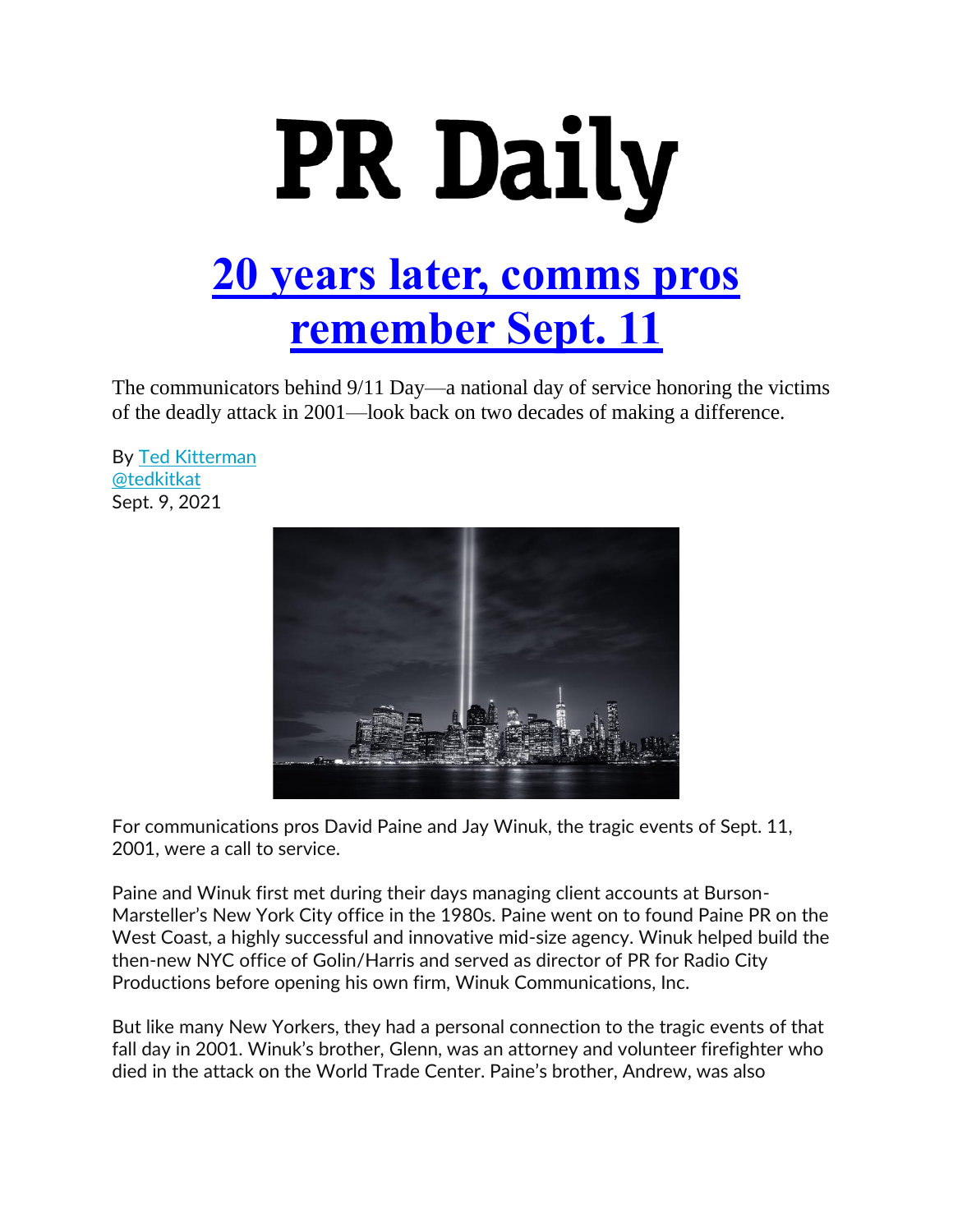downtown when the towers fell, though he escaped unharmed. The two would go on to found the nonprofit "9/11 Day" in 2002.

"My late brother Glenn Winuk is always top of mind for me, but especially as each 9/11 anniversary approaches," says Winuk. Glenn helped evacuate the offices of his law firm before heading out on foot to try and help evacuate the South Tower. "He had the training and courage to jump into action when terror struck," Winuk says.

For Winuk and Paine, it was this example of selfless service that called them to use their communications backgrounds to do something greater.

"When David Paine and I began 9/11 Day as a grassroots initiative in early 2002, we had no real plan in place, no funds raised, no staff, etc," says Winuk. "But, after conducting some initial research, we knew we had a good idea. And we had years of public relations experience and communications know-how in terms of the ways to creatively get the message out, bring coalitions together, event planning and staging and more."

It's a reminder that communications pros have powerful skills at their disposal to make a difference in their communities. "As we have grown the observance from an idea into the nation's largest annual day of charitable engagement, now with more staff and funds to support it, those and other communications skills continue to be critical factors in our success and the growth of this national observance."

## **A somber milestone**

The 20th anniversary of the attack comes on the heels of the U.S. withdrawal from Afghanistan after invading the country in the wake of the attacks 20 years ago, a decade after special forces killed Al-Qaeda leader Osama Bin Laden.

Winuk's organization is looking to mark the anniversary in a number of ways, all centered around the organization's mission of community service.

"We have a lot of plans in the works," he says. "We are again staging large-scale meal packs in cities around the nation on 9/11 at which we bring together thousands of volunteers to collectively pack millions of non-perishable meals for donation to local food banks in those cities," he says. "We are launching a new education program with Discovery Education for use in grade schools everywhere that will help facilitate learnings about the events of 9/11, the effectiveness and importance of people coming together in unity and so many other lessons that are just as relevant today as they were in the aftermath of the attacks."

Winuk adds that there will be a [PSA campaign](https://youtu.be/oFIFhp2wzfs?list=PLdrQ-5nkBOCbDkwc6HdaiKlAW9V9a9RyM) to support the initiatives and other activities that are still "in the works."